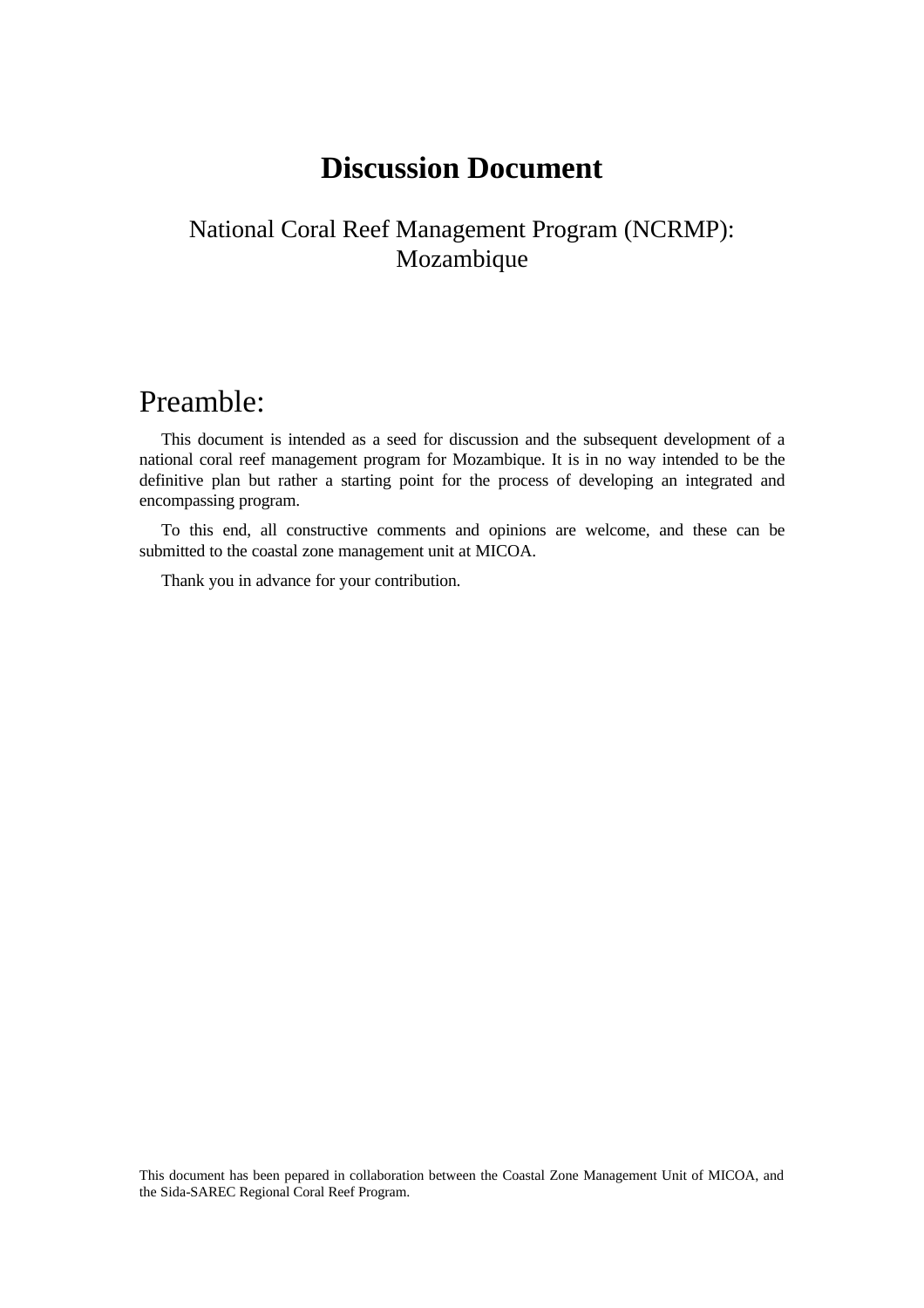## Discussion Document

## National Coral Reef Management Program<sup>1</sup> (NCRMP): Mozambique

### **Background and Current Situation**

Whilst a more thorough summary has recently been compiled on the coral reefs of Mozambique (Rodrigues *et al*., *manuscript in prep.*), the following points can be made.

The Mozambique coastline extends over approximately 2,700km and is bordered by a typically narrow continental shelf of less than 5km. Despite this narrow shelf, however, there are large areas, particularly in northern Mozambique, which have extensive coral growth and can be said to have true coral reefs.

Traditionally, the Mozambique coast is considered in three regions: the northern, central, and southern regions. Of these regions the central region has perhaps the poorest coverage of Scleractinian corals due to significant inputs of sediment and freshwater from the Zambeze and Save Rivers which discharge here.

Similarly, the southern region is characterised by generally sparse Scleractinian growth but contains some areas such on Inhaca Island where growth is extensive. Most often, however, coral coverage is restricted to patch reefs or coral growth on pre-existing sedimentary rock platforms.

By comparison, the northern region contains extensive areas of Scleractinian coral growth which form reefs around the numerous islands, and also form shallow lagoons with barrier reefs along significant sections of the northern coastline.

At the same time, approximately 23% of the countries total land area falls within 42 coastal districts and an estimated 40% of the countries population live on the coastal strip (Lopes, 1996). Population densities range from 28 persons/km<sup>2</sup> in rural areas to between 625 and 1525 persons/km<sup>2</sup> in urban ares such as Beira and Maputo, the capital.

Economically there is a strong national dependence on marine resources with approximately 40% of Mozambique's revenue coming from the industrial and semi-industrial fisheries sectors (Palha de Sousa, 1996). Notably, 70% of the total national catch comes from the artisanal fishery which largely restricted to within 5km of the shoreline.

Also, there is currently a rapid increase in tourism along much of the coast and the target areas for this are primarily those with coral reefs. Whilst the current situation of poor infrastructure does not favour the Mozambique economy, the recent trend toward tourist development seems likely to continue.

In addition to these sources of income, there are also a number of other resource extraction activities practised in many parts of the coast which impinge directly on coral reefs. Among these the most noteworthy are perhaps coral mining, for the production of lime, ornamental fish collection for export, and the collection of shells and curios for export. Again, since there is little to no available information on the magnitude and distribution of these activities, it is impossible to fully assess their impact on the coral reefs involved.

-

 $1$ <sup>1</sup> This document is intended as an initial step in the formulation and implementation of a viable management strategy and program for coral reefs in Mozambique.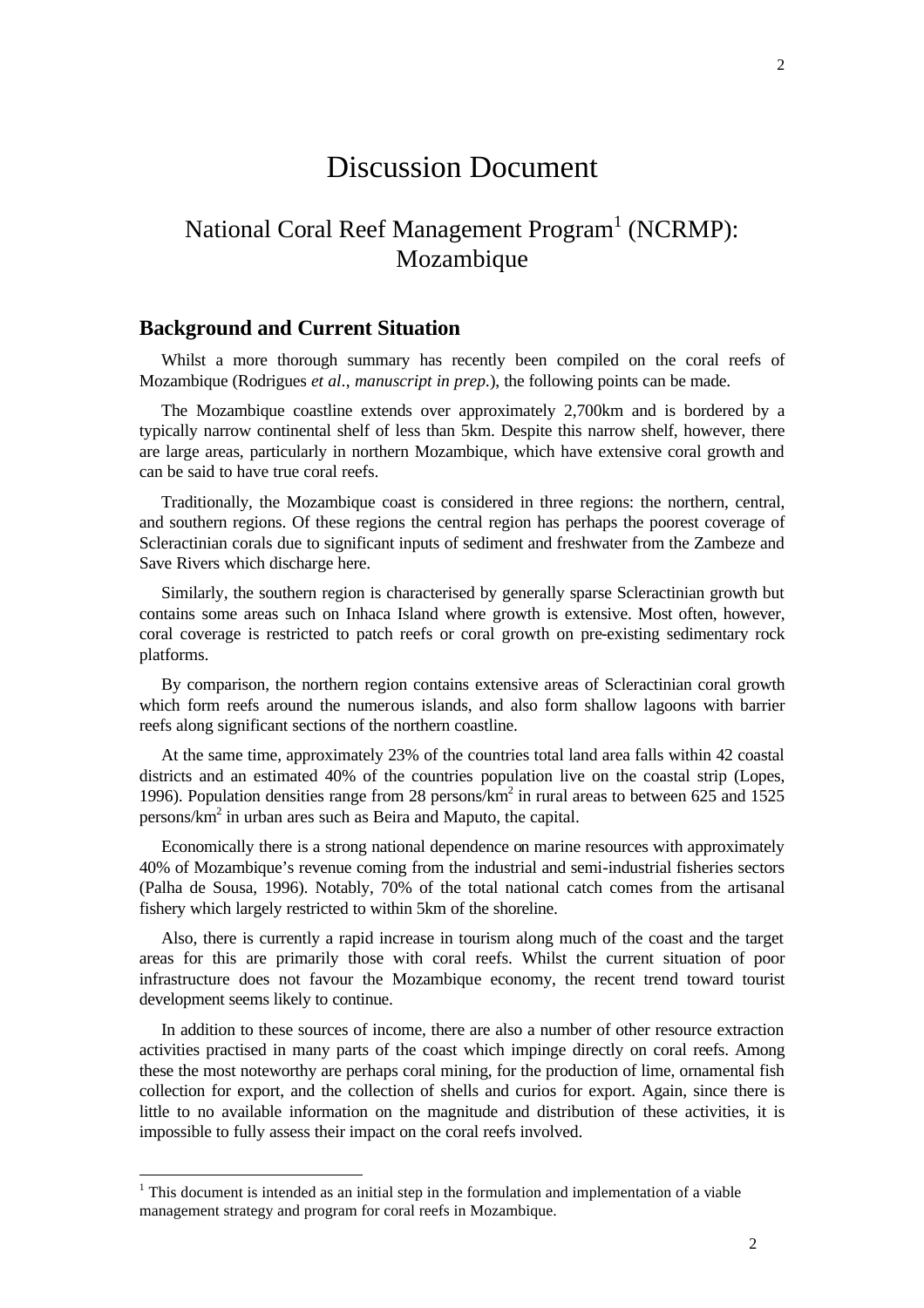In summary, the coastal waters and coral reefs of Mozambique represent a significant component of the coastal and national income. The full significance of this and the extent to which coral reefs play a role in the economy can only be inferred from the information currently available. However, it is clear that coral reefs play a major role in the welfare of coastal communities and therefore warrant an effective and sustainable management system.

In the light of this, there have been growing efforts within Mozambique to develop a management scheme for coral reef resources, however this has been hindered by a number of concomitant factors.

In the first instance, there currently exists little capacity in many of the sectors necessary for the development and implementation of an effective management program. Whilst there are a number of individuals and smaller groups who have experience in some aspects of management, government, and marine resources, these are presently too few to provide a solid base for management. Similarly, there are only a few younger Mozambique scientists or ecologists who have any knowledge and background in coral reef research. Clearly, there is a great need to build up the national capacity in a wide range of areas that are necessary and appropriate for coral reef management. Some of these areas of expertise are already identified within the larger national coastal zone management program, but this list could be refined to specifically support coral reefs during the initial process of developing a national management program.

The other main limit to the development of a coral reef management program is a lack of financial support. In the present economic situation in Mozambique there is still a national need to give high priority to improving social welfare and the alleviation of poverty. In this context there is little government funding available for the development and implementation of resource management programs, and so there is a great dependence on donor support for such activities. Coral reef management clearly falls within this category.

Also, it should be highlighted that, for similar reasons, Mozambique has a very limited historical background in coral reef research and/or monitoring, so that there is only limited potential for ecological and socio-economic comparisons to be made with the current situation. Further, this means that those sectors ultimately responsible for management, and the supply of information to management, are likely to also be more unaware of the needs and characteristics required by an effective coral reef management program. In short, these compounded problems have, in some sectors, lead to a situation where there is a total lack of understanding as to the relevance and value of a sound policy for natural resource management. By corollary, an integrated and multi-disciplinary approach is required in order to adequately address the issues involved. This is definitely true with regard to coral reef management.

Notably, MICOA, in conjunction with DANIDA and in close cooperation with a number of other donors, have recently initiated a project for the development of a National Coastal Zone Management Program (NCZMP). This program encompasses the entire coastal zone and is multi-disciplinary in its approach. It is further envisaged that one of the components of this NCZMP will address the critical ecosystems which comprise the coastal environment; such as coral reefs. Consequently, the present management plan for coral reefs is being formulated concurrently with the National Coastal Zone Management Plan (NCZMP). Specifically, the coral reef management plan aims to address the component within the NZCMP entitled "National Programs for Specific Ecosystems".

In the light of the above discussion, and background discussions with a variety of individuals and groups that are in someway involved in coral reefs, four larger areas of activity stand out as being vital for the attainment of the main goal of sustainable management of coral reef resources.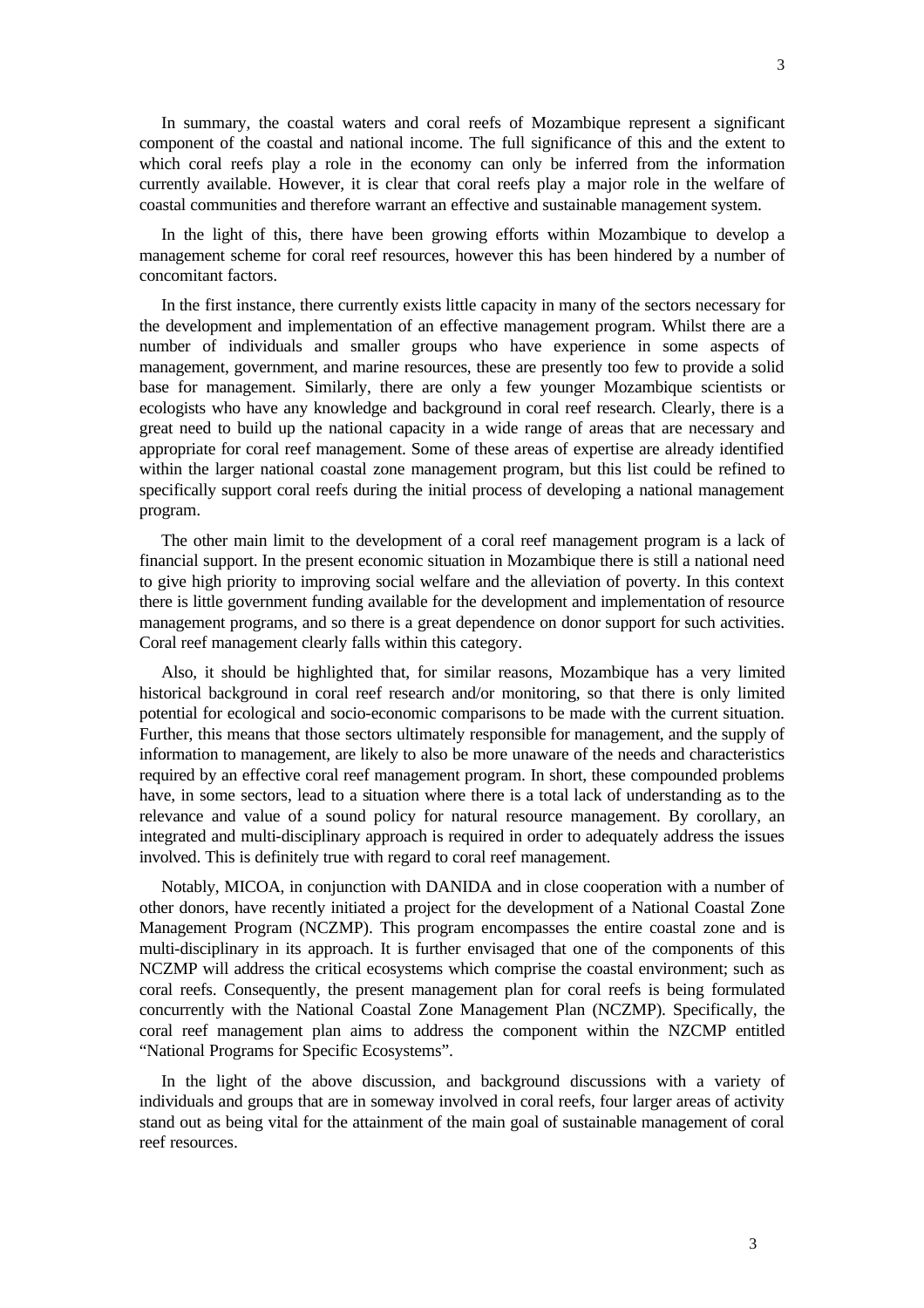These areas are:

- capacity building within the relevant fields required for effective sustainable management;
- the collection and synthesis of relevant information and scientific data in support of sound management;
- the development of an appropriate and effective network for the coordination and sustenance of coral reef management related activities;
- and the process of identifying, characterising and addressing current and eventual problems with coral reefs and their management.



National Coral Reef Management Program.

It should also be noted here that, whilst the components listed above are vital within management, they are not presented here as the total model for coral reef management in Mozambique. Clearly these aspects will have to be built into a functional management process and this, in itself, is seen as part of the development of the national program. Unfortunately, however, the present lack of expertise and background knowledge in Mozambique means that the rate at which the process of program development can be undertaken is severely hindered. Consequently, the initial phase of management and management strategy development will require that certain areas of activity be given a higher priority than might otherwise be warranted.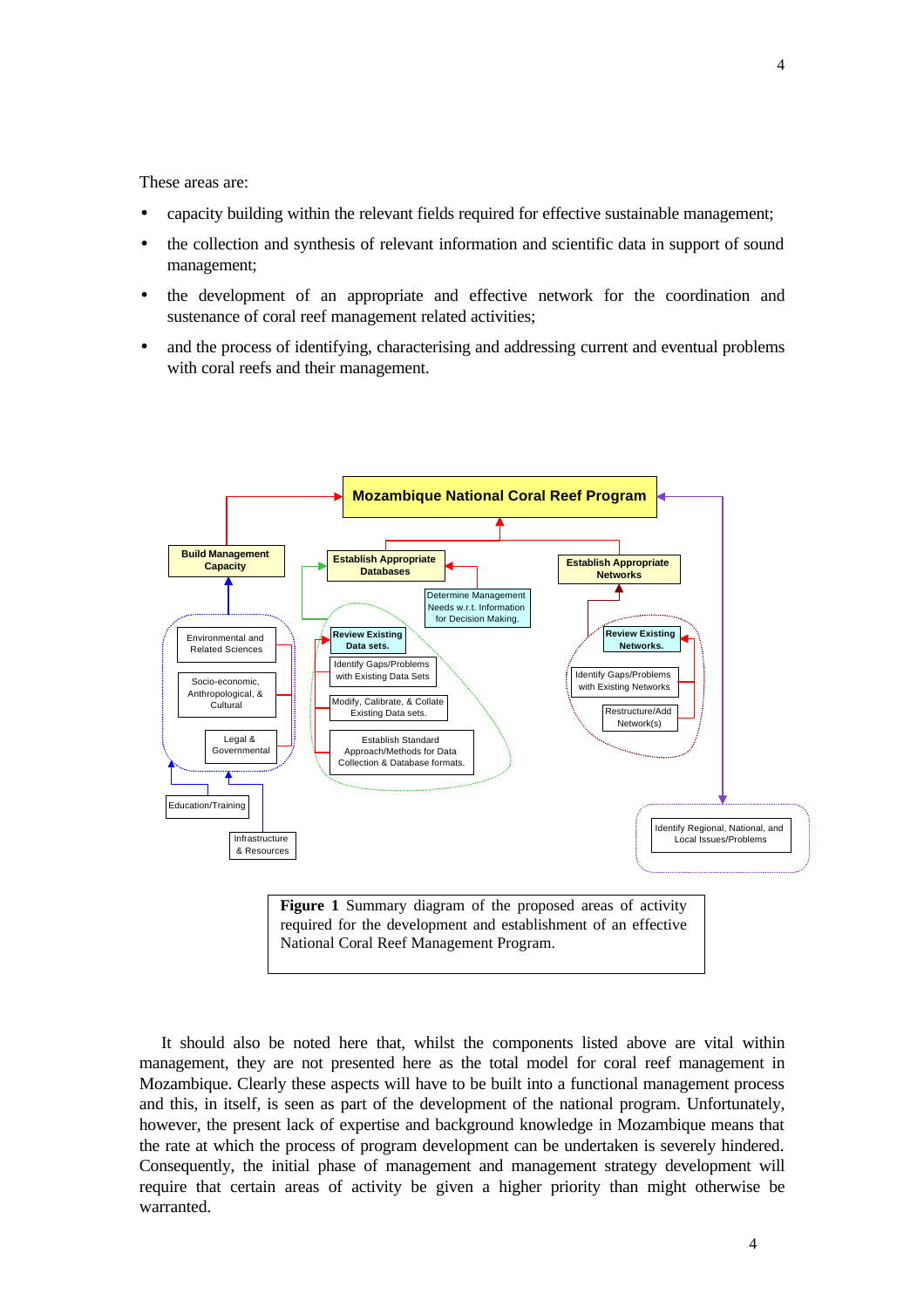5

Further, it is envisaged that all activities, and the development of the management program, be subject to an ongoing process of review and upgrading in order to make them appropriate over time and amidst changing circumstances.

### Aims & Objectives:

In broad terms the core aim of the coral reef management program is to ensure the longterm sustainable utilisation of the coral reef resources<sup>2</sup> of Mozambique. Within this context, and in accordance with the perceived shortcomings and problems currently existing in Mozambique, a number of more specific aims have been derived.

The central aims are:

- 1. To integrate coral reefs into the mainstream of decision making as part of an overall national integrated coastal zone management plan.
- 2. To build an effective management capacity for coral reefs in Mozambique. This includes the capacity required within the environmental sciences, socio-economics, anthropological and cultural sciences, as well within the legal and government organisations that set the guidelines and regulations for the management of coral reefs and the activities that might impinge on their integrity.
- 3. To provide a sound platform of information and technical support for the relevant decision making bodies and organisations who are responsible for coral reef management.
- 4. To help generate, and increase, awareness about the role of coral reefs and their significance for the welfare of coastal communities and the national economy as a whole.
- 5. To ensure that coral reef management is made dynamic so that it can accommodate future socio-economic and ecological changes as they occur, with the aim to mitigate any negative impacts that such changes may have on the integrity of coral reefs.

### Current Coral Reef Activities within Mozambique:

As presented in figure 1, there are presently four major areas of activities that are considered to be critical for establishing a National Coral Reef Management Plan (NCRMP). Notably, at present there are a number of ongoing activities that clearly fall within these target areas. These are briefly described below.

#### *Capacity Building:*

-

Currently there are at least three ongoing projects within Mozambique, which involve the training of local people in different aspects of coral reefs.

The Sida-SAREC Regional Coral Reef Program is presently supporting a number of different activities. Initially, it is assisting in the development of a coral reef research/survey group that draws personnel from a number of different organisations as their expertise dictates. These include the Institute for Fisheries Research (IIP), University Eduardo Mondlane (UEM), Promarte, and MICOA itself. Accordingly, the people involved have varying levels of skill in the following fields of expertise; coral taxonomy, coral reef ecology, coral reef fish ecology, underwater photography, coral reef surveying, and research coordination. Consequently, the idea with the group is to further train the members in their respective fields and to ultimately

 $2$  In this context, coral reef resources are meant to include all resources directly obtained or derived from coral reefs. This encompasses all coral reef related fisheries, shells, corals, plant life, and ecosystem components inherent in coral reefs.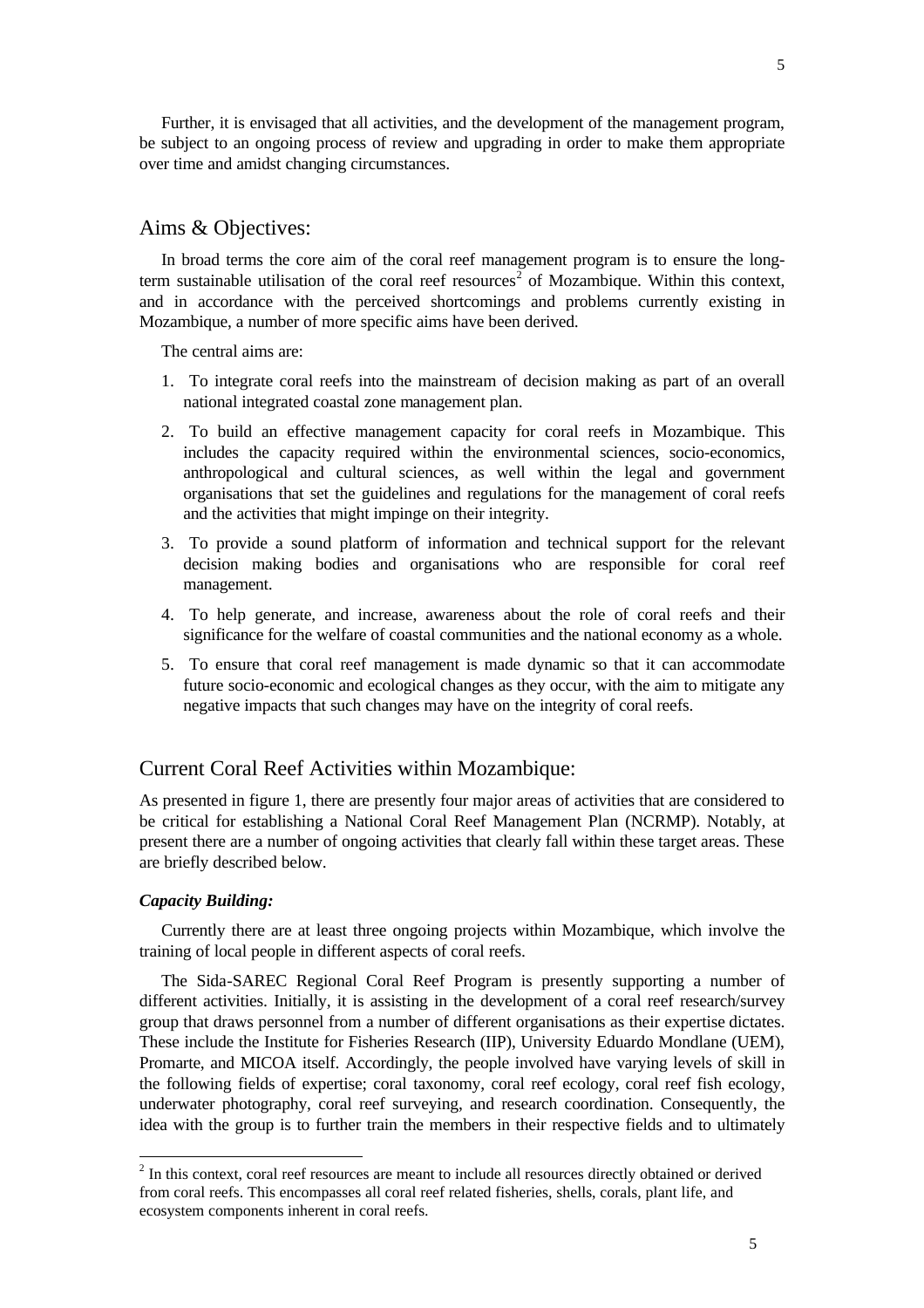form a nucleus of experts who can then go on to train other local scientists. At present, this project is in its initial stages but it is expected that the group will be in a coherent and functional form by mid 1998. At this time the group should be able to conduct survey work for status assessments of coral reefs, and also be able to conduct more intensive inventories of coral reefs toward the establishment of monitoring sites and/or the more accurate assessment of the integrity of coral reefs areas.

This project is also providing assistance in training personnel in monitoring techniques and is establishing monitoring sites that will form part of a national monitoring network as the required expertise is developed. A number of broad areas where monitoring sites might be established are presented later in this document.

Finally, the Sida-SAREC project is assisting with the formation of a national Coral Reef Management Plan for Mozambique. The present Sida-SAREC project is expected to continue until 1999.

The second main project currently concerned with coral reefs in Mozambique is that being conducted by Frontiers Mozambique. This project is surveying the coral reefs in the Kuirimbas area of Northern Mozambique and is also training some local personnel in survey methods. To date, a significant but largely coarse level data set has been obtained for the reefs using RAPID assessment techniques. It should be noted also that coral reefs are only one component of a larger resource assessment project and so available resources necessarily limit their investigation. In line with this, however, a number of local non-academic personnel have been trained in the necessary methods and so represent another nucleus for the further development of Mozambique expertise. This project will end in the beginning of 1998 and there are currently plans by Frontiers to apply for funding to conduct similar surveys at other locations in northern Mozambique.

The third project currently underway is being conducted on Bazaruto Island. This project is being financed by the European Union, and implemented by WWF, DNFFB and the Endangered Wildlife Trust of Mozambique. As with the Frontiers project, this endeavour has trained local personnel in diving and survey techniques, and it has also collected a significant data set. In addition, the project has established a number of monitoring sites, which it hopes will be monitored in the future by any coral reef program that might be developed.

In difference to the other two projects listed above, the Bazaruto project has also attempted to develop a management plan for the reefs of Bazaruto and it has oriented its investigations accordingly. The project is expected to end in mid 1998 although further funding is being sort.

In addition to the above projects there have also been some "snap-shot" style projects which have attempted to provide training in some aspect of coral reef ecology, surveying techniques, or management. The most recent example of this is the survey conducted on the reefs at Inhampura near Xai Xai. This project was conducted under the auspices of UNEP, IUCN, and MICOA, and aimed to both survey the Inhampura reefs as well teach local personnel a number of RAPID assessment methods. Unfortunately, as is often the case with such singular activities, a number of factors greatly limited the potential gains made from the project and its contribution to the long-term management of coral reefs is questionable.

#### *Established Databases*

As summarised by Rodrigues *et al*., (*manuscript in prep*) there has historically been comparatively little research conducted on coral reefs in Mozambique. This has lead to the situation where the existing information is patchy and sometimes inconsistent, so that accurate comparisons over time are not possible. This, in turn, poses problems, as it is therefore not possible to provide management with prognoses and/or possible cause-effect diagnoses with regard to any degradation that has occurred so far.

With this as a background, all of the projects mentioned above have provided much needed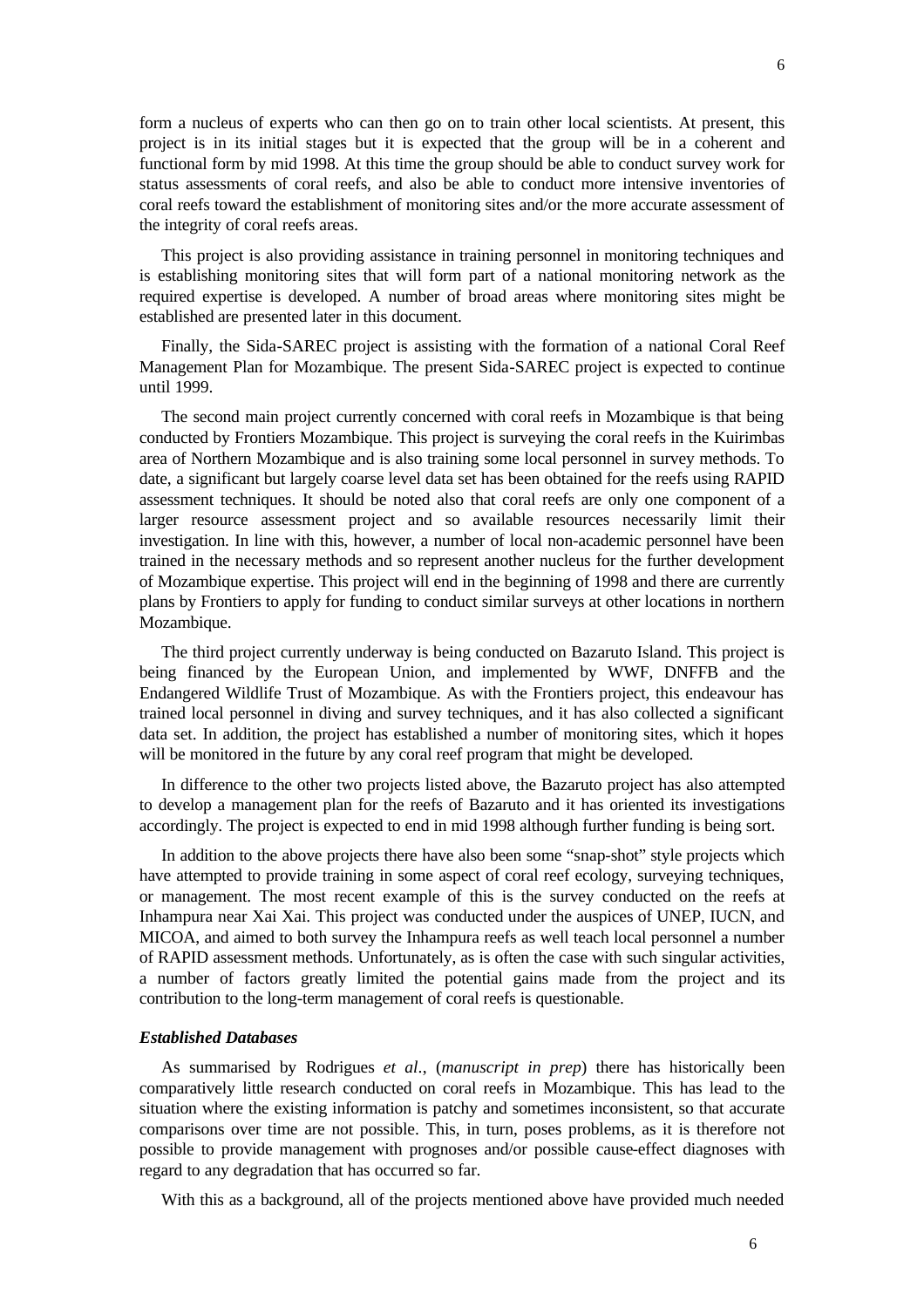input for the assessment and characterisation of Mozambique's coral reefs. As a result, there are now substantial data sets for the respective study areas.

Unfortunately, however, there is also the potential for management problems related to some of the recent data collected and this is a matter that needs to be dealt with in the immediate future. Regrettably, it is only recently that these projects have had any significant dialogue with each other and so there has been little to no standardisation of methods, data entry formats, or post-collection data handling. This potentially places doubts on some of the data in terms of its appropriateness and applicability to management. The true usefulness of existing monitoring sites, and the data collected by all of the above projects will need to be assessed.

#### *Existing Networks:*

As shown in Figure 2 there currently exist a considerable number of organisations and institutions that are in someway involved in coral reef related activities and who may potentially play a role in their long-term management. All of these bodies presently have contact with MICOA and thus form part of an existing network of communication.

Unfortunately, given the relatively recent global and local realisation as to the importance of coral reefs, few if any of these bodies have a specific mandate or code of activity which is specifically aimed at coral reefs in Mozambique. In addition, a range of historic and administrative factors has hindered the effective networking between some of these bodies.

Consequently, it seems necessary that effort be put into developing a more effective network for the support and implementation of any coral reef management program that is developed.



**Figure 2** Current organisations and institutions with some involvement or interest in coral reef management and who have a direct link with MICOA.

#### *Identification of existing Problems and Shortcomings in Coral Reef Management:*

A brief survey among the different stakeholders associated with coral reefs and coral reef resources indicates that there are many tangible problems presently facing coral reefs and their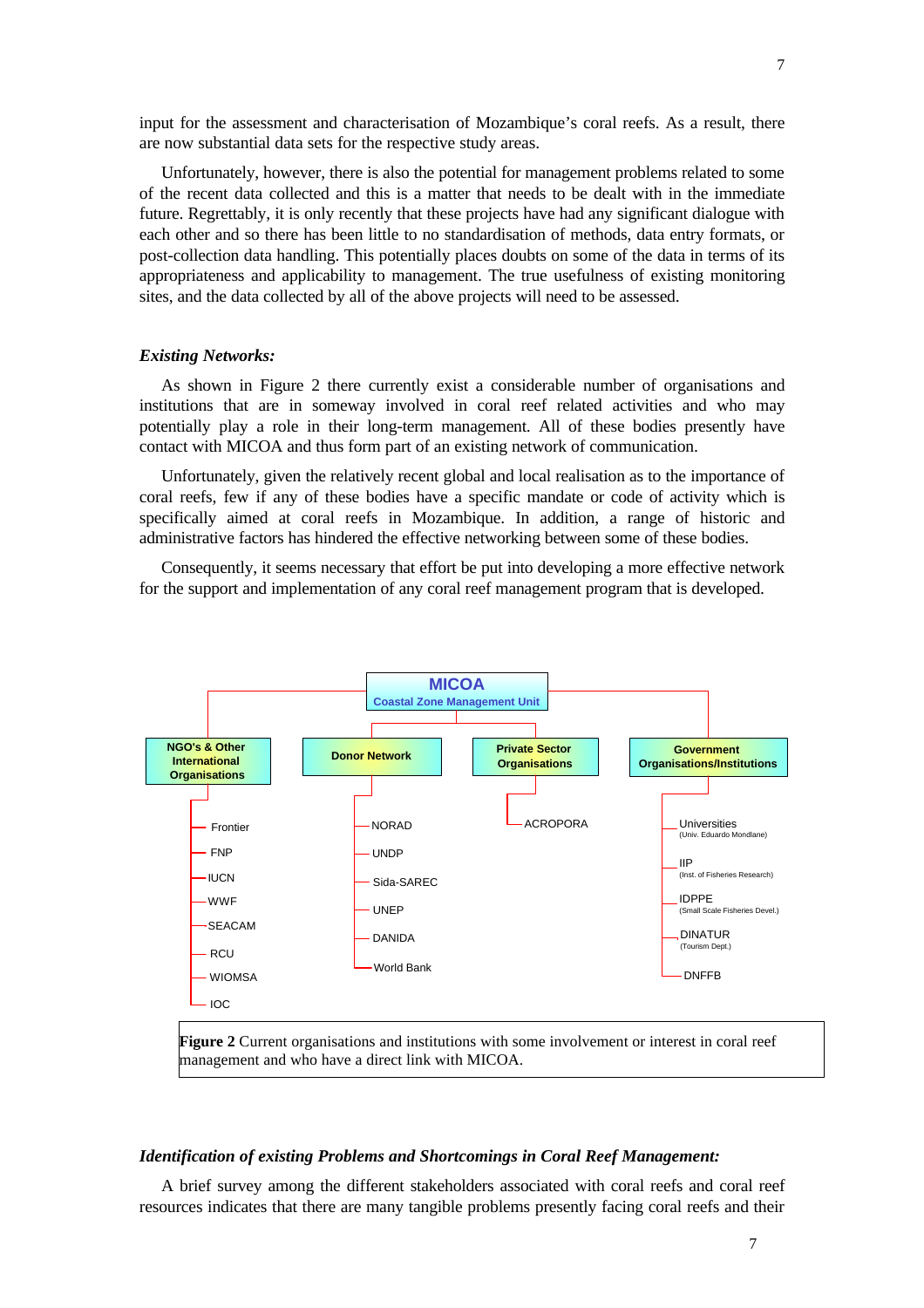management in Mozambique. Clearly there are many easily identified issues that warrant attention and these include the following:

- the use of destructive fishing methods;
- over exploitation of resources including certain fish species and, potentially, certain invertebrates;
- inappropriate and degradative building practises in the coastal zone that may impact coral reefs;
- inadequately managed tourism related activities;
- the uncontrolled or poorly managed collection of curios and other coral reef resources;

Unfortunately, however, the problems discussed above concerning inadequate management capacity and the lack of available information, make it difficult at present to construct a clear and soundly based picture of the extent and nature of the major problems facing coral reefs in Mozambique. In some areas there are visible signs of impact on corals and one or more of the associated resources (*insert example*). However, the lack of hard information generally makes it hazardous to prescribe a sound management approach, and the lack of infrastructure makes it equally difficult to implement any appropriate actions.

In line with this, it is also unclear as to what the best strategy for different aspects of coral reef management would be. In the case of possible zonation for coral reefs, for example, it might be that one or more combinations of zonation are appropriate depending on current and future use patterns for the resources in the area.. It might be necessary, for example, that some zones have a highly limited access because of their role as in maintaining local biodiversity or uniqueness, whilst other zones would be designated open use or multiple use. Such guidelines and planning strategies will be derived as the relevant information and synthesis occurs over the ensuing period of development.

## *Possible Activities Encompassed by the envisaged National Management Program:*

In the light of the above discussion a number of possible activities and approaches are proposed below in order to raise what are considered as key issues for the development and maintenance of an effective NCRMP. As mentioned above, this is not intended as an exhaustive or definitive list and it is hoped that this list can be made as applicable and appropriate as possible by the contribution of ideas by the different interested parties and stakeholders.

#### *General:*

- the formation of a working group to prepare a coral reef management strategy and program for Mozambique. This group would contain representatives from the major stakeholder groups and should conduct its activities in dialogue and consultation with the coastal communities.
- the establishment of a reference group to collate and assess the currently available information on coral reefs in terms of its appropriateness and applicability to management needs. This should include the establishment of standards for data collection and post collection data handling.
- the formulation, development, instigation, implementation, and enforcement of a national coral reef management plan and strategy with the involvement of coastal communities (including the private sector).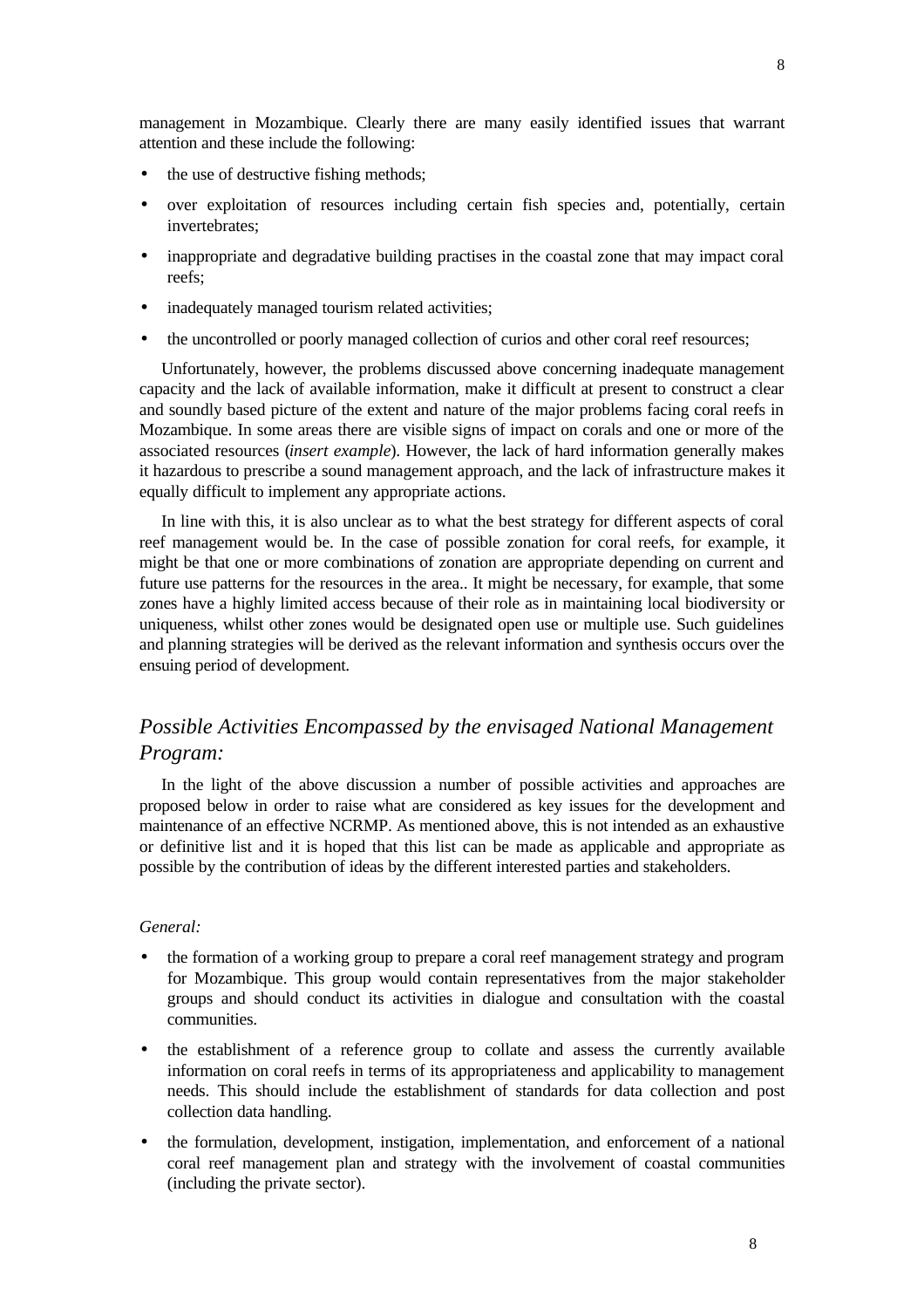- the building of awareness within the community and across the various governmental and non-governmental sectors as to the significance and value of coral reefs for the welfare of the larger community as a whole.
- the thorough examination of the economic and social significance of coral reefs for the coastal communities and nation with the aim to identify and apply locally appropriate socio-economic tools to assist in the sustainable management of coral reefs. This should include an assessment of the sharing of benefits from resource utilization.
- research on the ecology of coral reefs with the aim of developing and implementing effective measures for sustainable management of the coral reefs as well the possible restoration and/or remediation of damaged reefs.
- the development of an effective network aimed at enhancing the cooperation between government, scientists, the tourist and business sectors, and coastal communities.
- the development of an effective coordination system between protected area, conservation, and research projects being conducted on coral reefs with the aim to maximize the effectiveness and the gains made from such efforts.

#### *Socio-economic:*

- the examination of the role of coral reefs within the larger tourist industry and business sector on with attention to the socio-economic and ecological pro's and con's for the longterm welfare of the community.
- the assessment of the coral reef fishery in terms of its significance for coastal communities and for the welfare of the community at large.
- the examination of, and, where suitable, the development of mechanisms and strategies for the alleviation of the resource pressure currently being placed on coral reefs in Mozambique. This could include alternative income earning activities, as well as incentives for alternate methods of resource use, and economic deterrents for resources obtained illegally or by destructive means.
- the examination of possible alternative methods for financing the maintenance of coral reefs in Mozambique.
- the development of more effective systems and methods for the collaboration of local and foreign businesses in the long-term sustainable management of coral reef and coastal zone resources.

#### *Legal and/or Regulatory:*

- the examination, and assessment of current regulations, legislation and enforcement systems related to coral reef resources and their management.
- the development of appropriate regulations, legislation, and enforcement systems for the sustainable management of coral reefs
- the development and implementation of a standard and systematic approach to the introduction of new coastal developments and activities.
- the development and establishment of environmental/ecological guidelines for environmental impact assessment and the standards of operation for coral reef related developments and constructions.